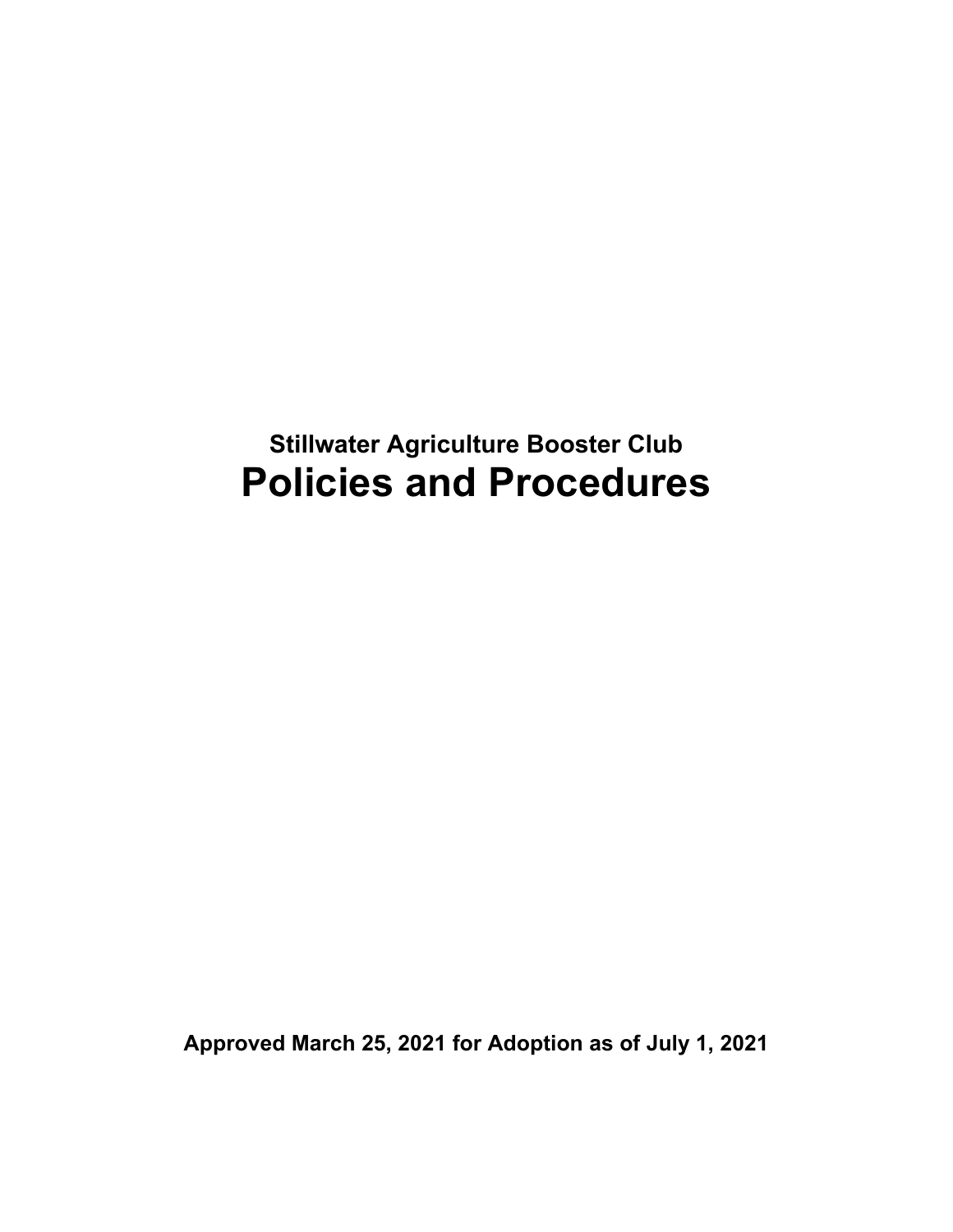# **TABLE OF CONTENTS**

| 12. Appendix B: Program Support Proposal Form (copy of electronic form) 21 |
|----------------------------------------------------------------------------|
| 13. Appendix C: Special Request for Funding Form (copy of online form)  23 |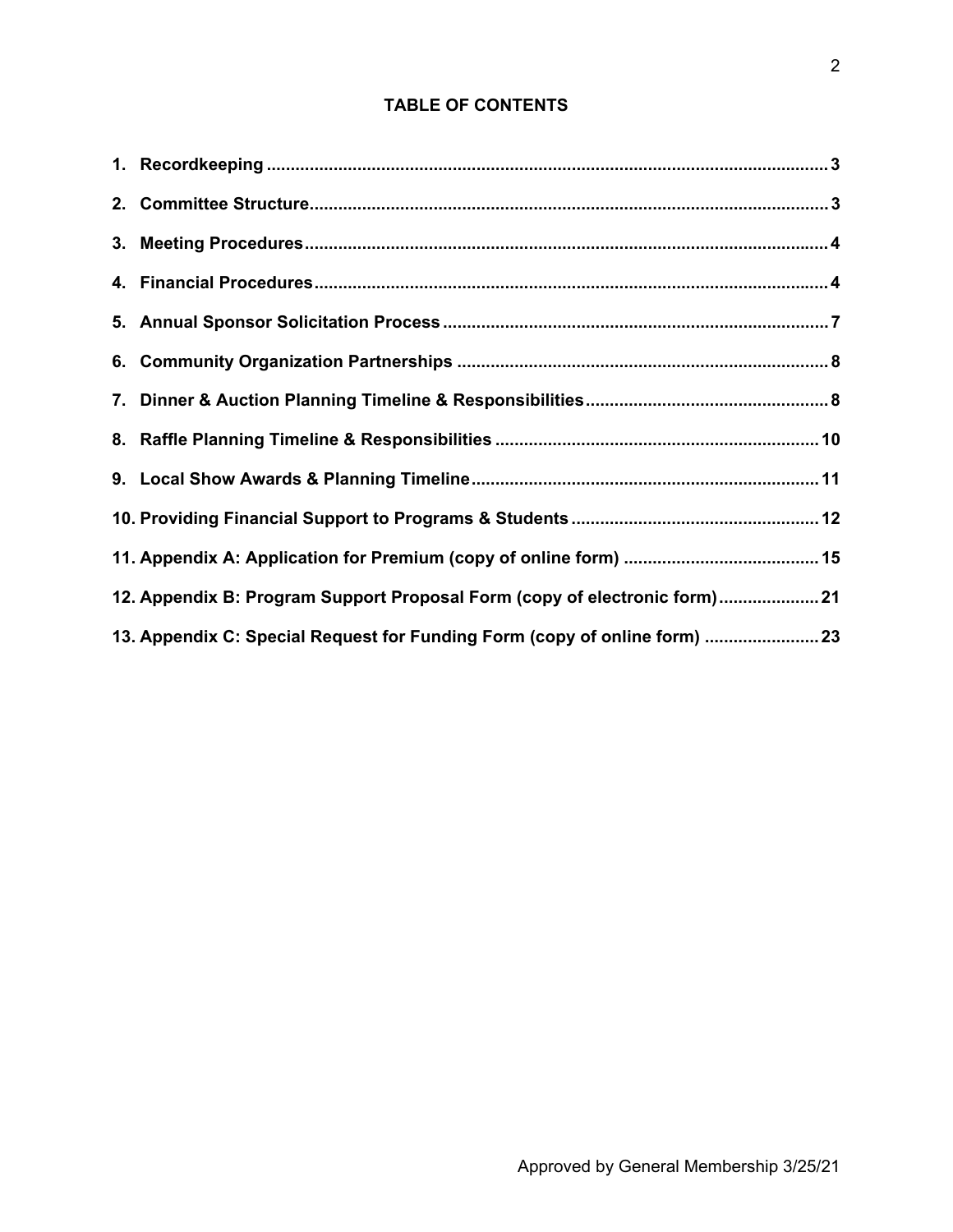#### **Recordkeeping and Operational Accounts**

Official records of the Stillwater Agriculture Booster Club shall be maintained by the Executive Committee through use of the club's Google account and associated applications, including Google Drive, Contacts and Gmail accounts.

- 1. Annual files shall be maintained in a designated folder labeled for the given fiscal and operational year and shall include all membership rosters, attendance records, agendas, minutes, treasurer's reports, budget, and other files relevant to the operation of the club during that year.
- 2. The password to the Stillwater Ag Boosters Google account and associated applications shall be updated each July and shared with all members of the Executive Committee. The password may be updated, as needed, throughout the operational year and reshared with members of the Executive Committee.
- 3. Accounts with additional web-based applications, such as Signup Genius, social media platforms and Wix, will be maintained as needed for operational and communication purposes. A master list of account web addresses, usernames and passwords shall be maintained within the Google Drive of the Stillwater Agriculture Booster Club.
- 4. The club shall maintain a PO Box for the receipt of postal mail, and a key to said PO Box shall be maintained by the President and Treasurer of the organization throughout their terms of service.

# **Committee Structure**

This Stillwater Agriculture Booster Club shall have standing committees to help in the conduct of the organization's affairs. The six (6) standing committees shall be: membership/nominating; finance; program and project support; student awards; auction and meal; and raffle. Each standing committee shall consist of a member of the Executive Committee and representatives of the general membership appointed by the Executive Committee and as described below. Committee members shall serve for a term of one (1) year, to coincide with the fiscal year of the organization. The primary purpose of the standing committees shall be to:

*Membership/Nominating Committee* - encourage every parent or guardian of a Stillwater Public Schools' student engaged in Agricultural Education, FFA and/or 4-H to be active in the organization and attend meetings. The committee shall also identify, recruit and encourage new Executive Committee members from the general membership. The committee shall be comprised of the President, the Past-President and two (2) additional voting members.

*Finance Committee* - develop a proposed budget to present to the Executive Committee and assist in arranging for an independent audit of the books when necessary. The Finance Committee shall also make recommendations for fundraising projects during the year. The Finance Committee shall be chaired by the Treasurer and include the Treasurer-Elect and two (2) additional voting members.

*Program and Project Support Committee* - reviews annual proposals for chapter/club financial support submitted to the Stillwater Agriculture Booster Club and present a recommendation for support to the Executive Committee. The program support committee shall be chaired by the Secretary and shall also be comprised of at least two (2) parents/guardians of separate Stillwater FFA Chapter members and two (2) parents/guardians of separate Stillwater 4-H club members and who are voting members of Stillwater Ag Boosters.

*Student Awards Committee* - make a recommendation to the Executive Committee for the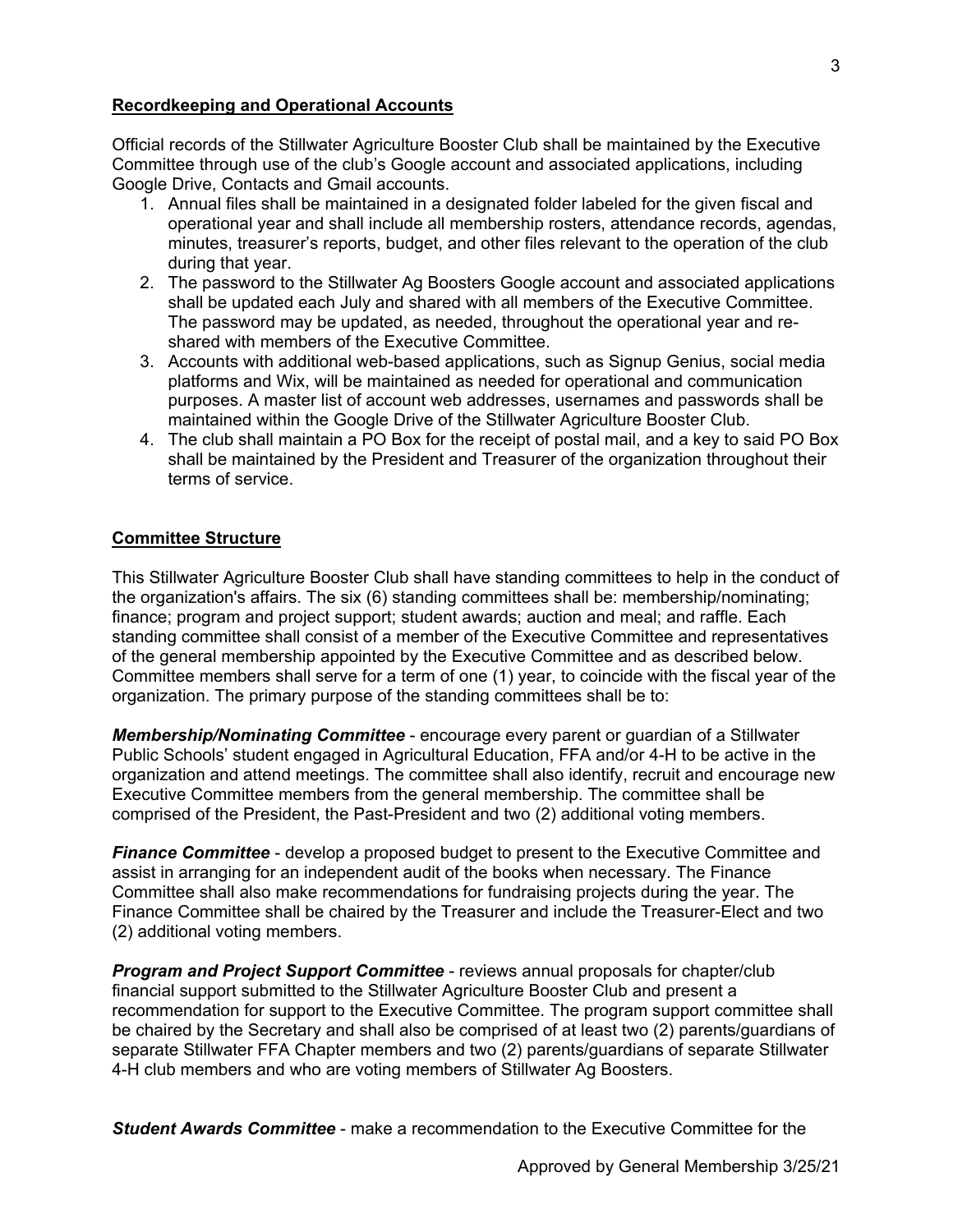purchase of student awards for the annual Stillwater Local Livestock Show. The committee shall also make recommendations to the Executive Committee for graduating student criteria for receipt of Stillwater Agriculture Booster Club-sponsored scholarships during years when funds are budgeted to award scholarships independent of the organization's annual commitment to sponsor at least one scholarship awarded through the Stillwater FFA Scholarship Program. The student awards committee shall be chaired by the Reporter and shall also consist of at least two (2) parents/guardians of separate Stillwater FFA Chapter members and two (2) parents/guardians of separate Stillwater 4-H club members and who are voting members of Stillwater Ag Boosters.

*Auction and Meal Committee* - coordinate all activities related to the annual Stillwater Agriculture Boosters auction and dinner. The committee shall be chaired by the President-Elect of the organization and shall consist of four (4) member sub-committee chairs for each of the following subcommittees: the marketing and communications subcommittee, the meal subcommittee, the auction item solicitation subcommittee and the auction operations subcommittee. Subcommittee chairs shall be voting members of Stillwater Ag Boosters.

*Raffle Committee* - make a recommendation to the Executive Committee of items to be raffled as a fundraiser each year and coordinate group raffle ticket sales opportunities and various businesses and events during the raffle fundraising period. The raffle committee shall be chaired by the Treasurer-Elect and shall include two (2) additional voting members.

# **Meeting Procedures**

The Stillwater Agriculture Booster Club general membership meets monthly, in-person during the academic year.

- 1. Meetings are usually held on the third Tuesday of the month at 7:00 p.m.
- 2. By constitutional policy, a notice of each meeting must be given at least three (3) days prior to the meeting. The Reporter shall provide notice at least three (3) days before each meeting through the Stillwater Ag Boosters website and social media accounts, and the President shall provide notice at least three (3) days before each meeting via an email to all members with an overview of agenda items.
- 3. The Executive Committee may choose to move the location of meetings of the organization and/or its constituent parts to an online or hybrid meeting format. Decisions to move meetings to an online or hybrid meeting format should be made as is practical so that the altered meeting format may be included in meeting notifications. Voting during online or hybrid meetings shall be conducted via roll call vote of all voting members in attendance.
- 4. As stated in the constitution, "Robert's Rules of Order-Revised" shall govern the proceedings of all Stillwater Ag Booster Club meetings, except as they are contrary to the club's constitution and bylaws.

# **Financial Procedures**

The financial procedures outlined below have been drafted to align with the booster club sanctioning policies and financial best practices outlined by Stillwater Public Schools. As a sanctioned booster club organization through Stillwater Public Schools, the Stillwater Agriculture Booster Club will:

- 1. Maintain its own Tax Identification Number.
- 2. Understands that the club can never use the district tax ID or tax-exempt status.
- 3. Responsibly comply with all federal and state laws, including, but not limited to, taxation (income and sales tax) and annual filing requirements and administering funds in a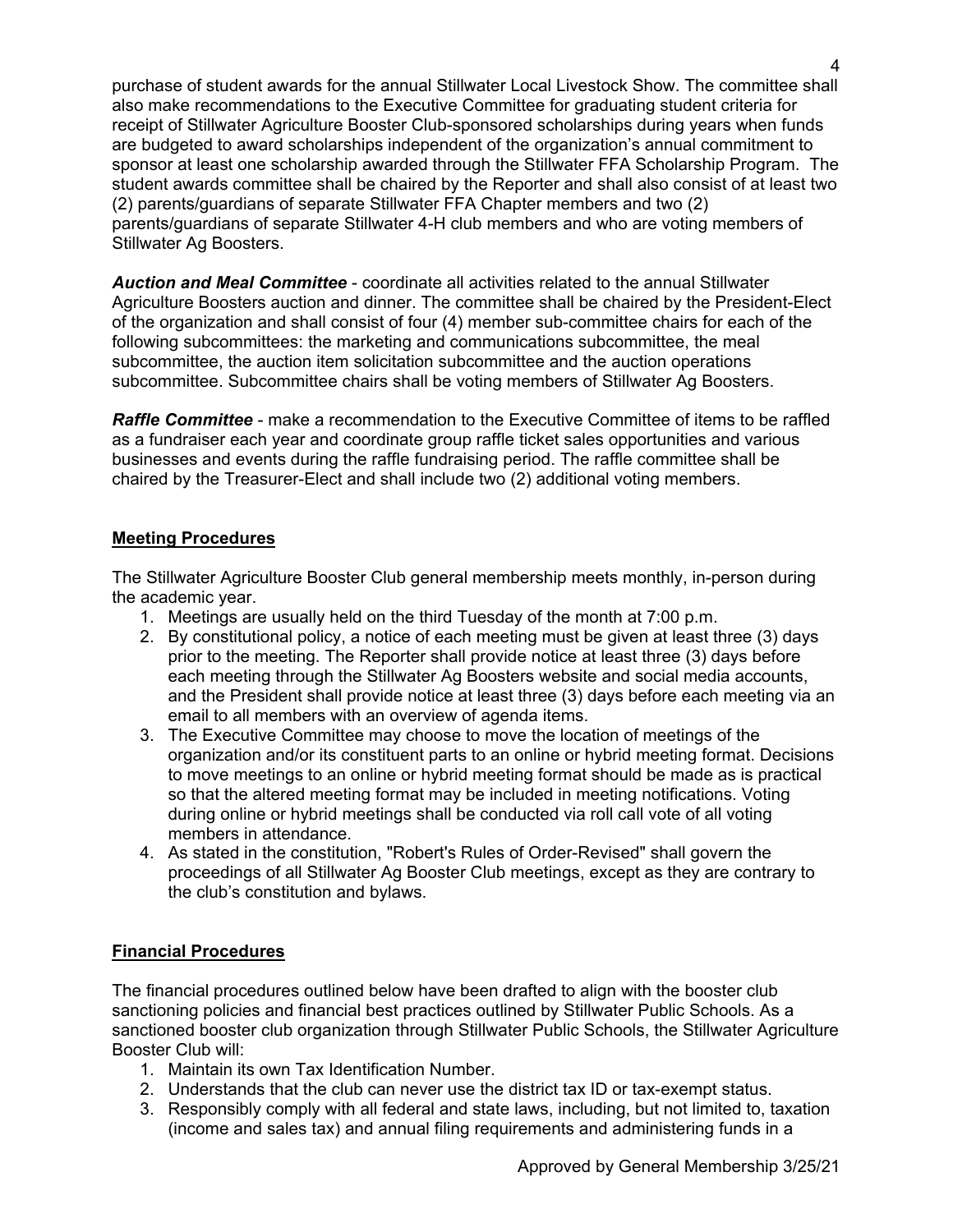manner that is Federal Title IX compliant.

4. Understands that Stillwater Public Schools disclaims all liability for the management of the Stillwater Agriculture Booster funds, because the Stillwater Agriculture Booster Club does not have to comply with school district financial law.

# *Club Accounts, Receipts & Disbursements*

Stillwater Agriculture Booster Club maintains bank accounts at Simmons Bank in Stillwater.

- 1. Approved signatures on the accounts shall include the club President, Treasurer and Treasurer-Elect, and all three designated members of the Executive Committee shall have knowledge of the account number and any account access username and/or password.
- 2. Account signatures shall be transitioned from the outgoing Executive Committee to the new Executive Committee by June 30 of each year.
- 3. At the point of transition or before, all checkbooks and/or debit cards shall be relinquished to the current President, Treasurer and Treasurer-Elect; one disbursement method shall be maintained by each signature holder throughout his/her term.
- 4. The Stillwater Agriculture Booster Club should obtain a bond to cover the current President, Treasurer and Treasurer-Elect, who are permitted to handle checks and deposit funds.
- 5. Hard copies of any and all account documents, other financial documents, as well as club financial paraphernalia, such as square devices, money bags, receipt books and other materials shall be maintained in the possession of the Treasurer and Treasurer-Elect of the organization during their terms of service and shall also be transferred to the newly elected Executive Committee members by June 30 of each year.
- 6. All money collected by Stillwater Agriculture Booster shall be counted by at least two club representatives, before forwarding the funds to the Treasurer, Treasurer-Elect or President for deposit. The club representatives responsible should also sign a money collection report, verifying the amount of funds forwarded for deposit.
- 7. All monies collected by Stillwater Agriculture Boosters should be deposited into the appropriate club bank account within 24 hours of collection. If the Treasurer is not the depositor, the Treasurer-Elect or President should provide a deposit receipt to the Treasurer following the deposit.
- 8. All expenses to be paid or reimbursed by the Stillwater Agriculture Booster Club shall have a documented itemized invoice or receipt.
- 9. Upon payment, the check number and date of payment shall be written on the receipt or invoice, and the receipt or invoice shall be scanned and saved within the club's electronic records.
- 10. All checks issued by the Stillwater Agriculture Booster Club should bear two signatures: the signature of either the Treasurer, Treasurer-Elect or President and the signature of one other Executive Committee member.

# *Budgets & Expenditures*

Each spring, the Treasurer shall convene the Finance Committee, as previously described, to prepare a proposed budget for the following academic/fiscal year.

- 1. The proposed budget shall be presented to the Executive Committee for review, discussion and action prior to the April general membership meeting.
- 2. The annual budget shall include a budgeted carryover line item of \$15,000 each year to seed the coming year's activities prior to fundraising efforts and shall also include a minimum emergency fund line item of \$2,500.
- 3. The annual budget shall also include a listing of anticipated funds to be collected through proposed specific fundraising efforts during the coming academic/fiscal year.
- 4. Once approved by the Executive Committee for recommendation to the membership, the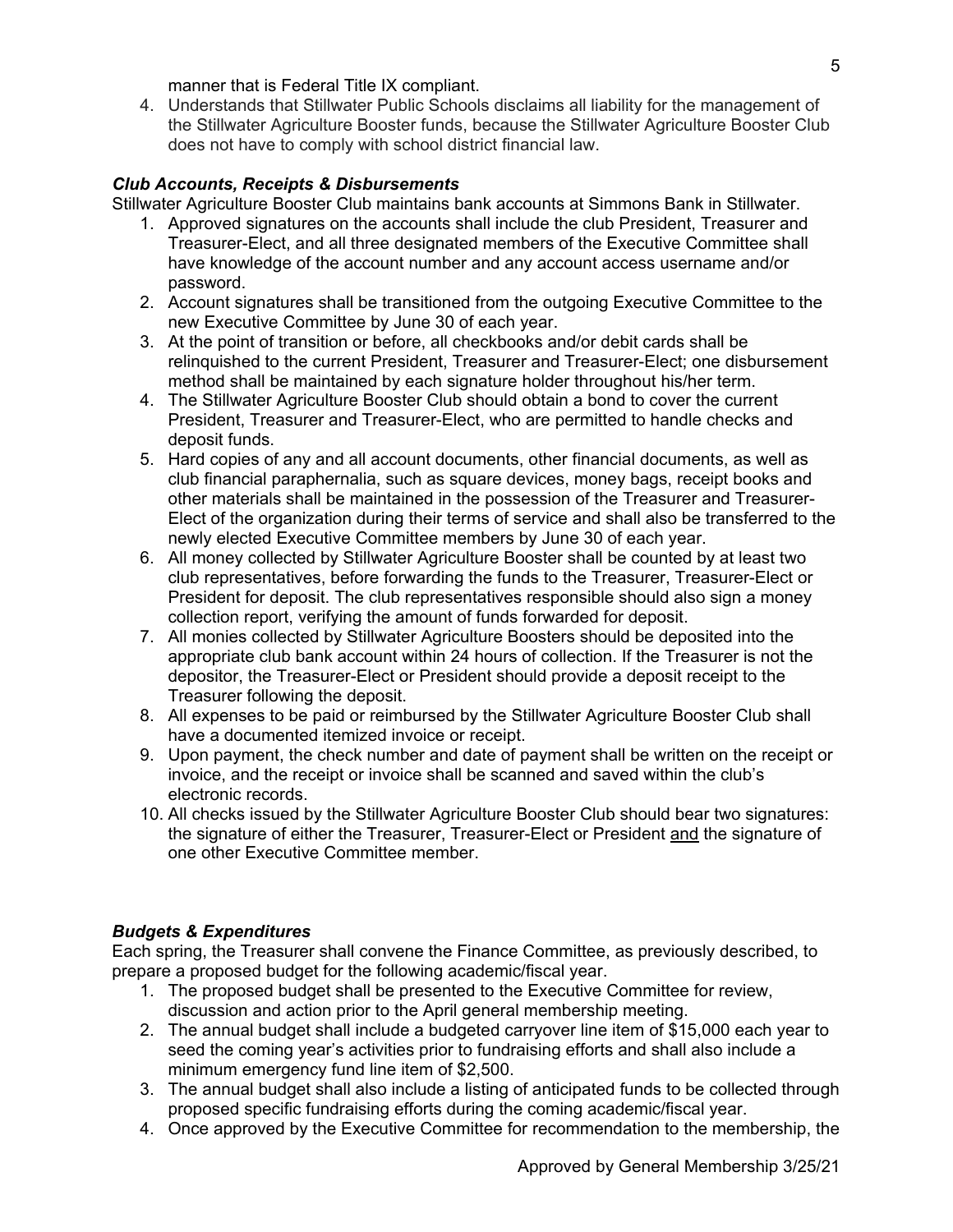proposed budget shall be presented to the general membership for review, discussion and action.

- 5. The new budget should be approved during a meeting of the general membership no later than June 30 of each year and approval recorded in the meeting minutes, signifying final membership approval of planned fundraising efforts and expenditures.
- 6. Once the annual organization budget has been approved by the general membership of the Stillwater Agriculture Booster Club, specific expenses listed as line items in the budget need not be re-approved individually by the club membership prior to the act of making the budgeted expenditures. However, any expenditure not specifically budgeted within the annual budget should be presented to the general membership for discussion and action.
	- a. In order to minimize confusion with vendors and ensure clarity in communication, all expenditures made on behalf of the Stillwater Ag Booster Club shall be made by a member of the Executive Committee and using the direct contact and payment information of the Stillwater Ag Boosters to the extent possible. Any committee that has made recommendations for purchases shall provide purchasing information to the Executive Committee for action in accordance with what has been approved by the general membership.
	- b. Any and all payments to teachers and/or coaches, regardless of status as an SPS employee or non-employee, shall be submitted for approval by Stillwater Public Schools at least one month in advance of the planned expenditure and payment coordinated through the school district to abide by IRS requirements.
	- c. For any sum payments for services to an official or other individual who is not a coach where the annual sum of payments to the individual exceeds \$600.00, the Stillwater Agriculture Booster Club will issue a 1099 or W-2 to that individual, to abide by IRS requirements. The Stillwater Ag Boosters shall make every effort to avoid sum payments to individuals greater than \$600.00 in a single calendar year.
	- d. The Stillwater Agriculture Booster Club understands that reimbursements are not considered a payment to an individual for services and do not require issuance of a 1099 or W-2 by the organization.
- 7. In the situation where a meeting of the general membership is not possible prior to the need for an unbudgeted expenditure, the Executive Committee of the Stillwater Agriculture Booster Club shall be able to authorize spending of up to \$500.00 per transaction, as needed, to purvey the activities of the organization, as stated in the approved constitution and bylaws.

# *Fundraising Activities*

For each fundraising activity coordinated through the Stillwater Agriculture Booster Club, the Treasurer and Treasurer-Elect should:

- 1. Complete and submit a Fundraising Request Form (available online at https://www.stillwaterschools.com/Staff/ItemId/948) to receive Board approval and to avoid conflicts with other Stillwater Public Schools fund-raising events.
- 2. Submit all Fundraising Request Forms for the entire academic/fiscal year to SPS for approval prior to August 1 of each year.
- 3. Prepare and present a fundraising income/loss statement to the general membership of the Stillwater Agriculture Boosters at the conclusion of each fundraising activity for discussion, approval and recording into the club's minutes.
- 4. All fundraising efforts, including solicitation of any sponsorships, shall be coordinated as a function of Stillwater Ag Boosters organizational activities and fundraising efforts. No member shall solicit sponsorships or raise funds for Stillwater Ag Boosters activities or functions independent of the approved booster club fundraising activities.

# *Financial Reporting & Recordkeeping*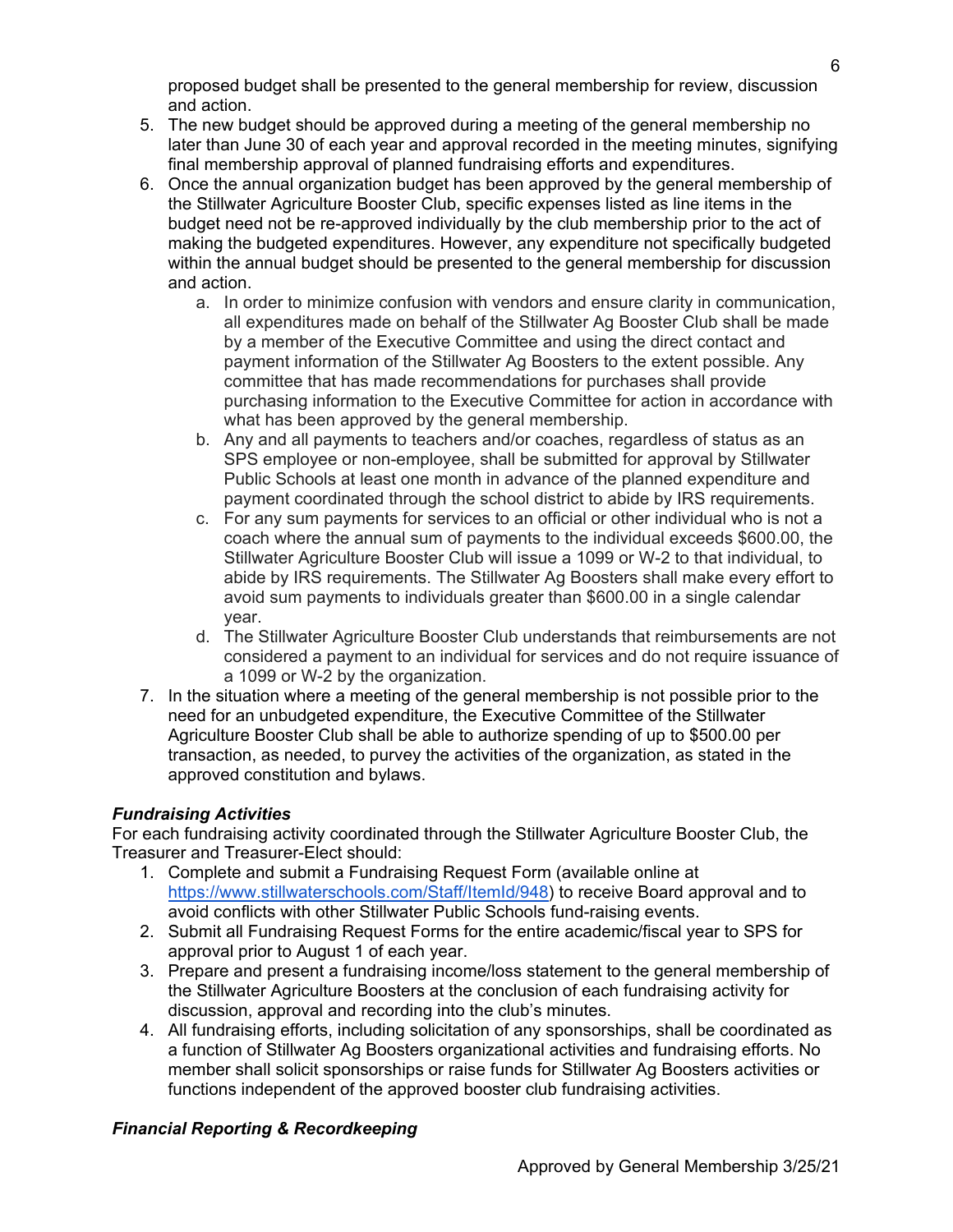The Treasurer shall prepare a report to be presented to the Executive Committee during each regular meeting of the club's leadership. The Treasurer shall also prepare a monthly report to be presented to the general membership during each meeting of the Stillwater Agriculture Boosters membership.

- 1. The treasurer's report shall consist of both a monthly financial statement as well as an updated accounting of the approved budget.
- 2. The financial statement shall include a beginning balance, an account of all expenditures made and deposits received on each club account since the previous report and meeting, and an ending balance.
- 3. The accounting of the approved budget shall include the amount approved for each budgeted line item presented alongside the actual amount expended to date on each line item.
- 4. The complete treasurer's report must be presented, discussed and reflected as approved by the general membership during each monthly Stillwater Agriculture Boosters meeting, signifying final membership approval of all receipts and expenditures.
- 5. At the last general membership meeting of the academic/fiscal year, the newly elected President shall appoint an internal audit committee, comprised of three voting members. The internal audit committee shall not include any members of the previous or newly elected Executive Committee nor members of the Finance Committee who developed the budget for the closing year. The appointment of the internal audit committee members shall be noted in the meeting minutes of the last membership meeting.
- 6. The internal audit committee should complete an audit of the club's financial records for the year ended, prior to the transfer of financial records to the next Treasurer, on or before June 30.
- 7. All treasurer's reports and audit reports shall be saved in the corresponding academic/fiscal year folder on the Stillwater Agriculture Booster's Google drive.

# **Annual Sponsor Solicitation Process**

Below is the typical outline of tasks and timing necessary for securing annual sponsors for the Stillwater Agriculture Booster Club operational or fiscal year.

# *By June 15*

- Annual sponsorship brochure and solicitation letter are updated with highlights and student enrollment numbers of the recently ended academic year.
- Sponsorship letters and brochures are mailed out and/or delivered to potential annual sponsors.

# *July / August*

- Executive Committee follows up with potential sponsors to secure sponsorship commitments.
- Sponsors recognized through website and social media in accordance with their sponsorship level(s).
- Thank you notes sent to confirmed sponsors.

# *By September 1*

● Invoices distributed by Treasurer to confirmed sponsors for sponsorship collection.

# **Community Organization Partnerships**

The Stillwater Agriculture Booster Club appreciates its collaborative relationships with other important community organizations that support Stillwater's youth involved in agriculture. As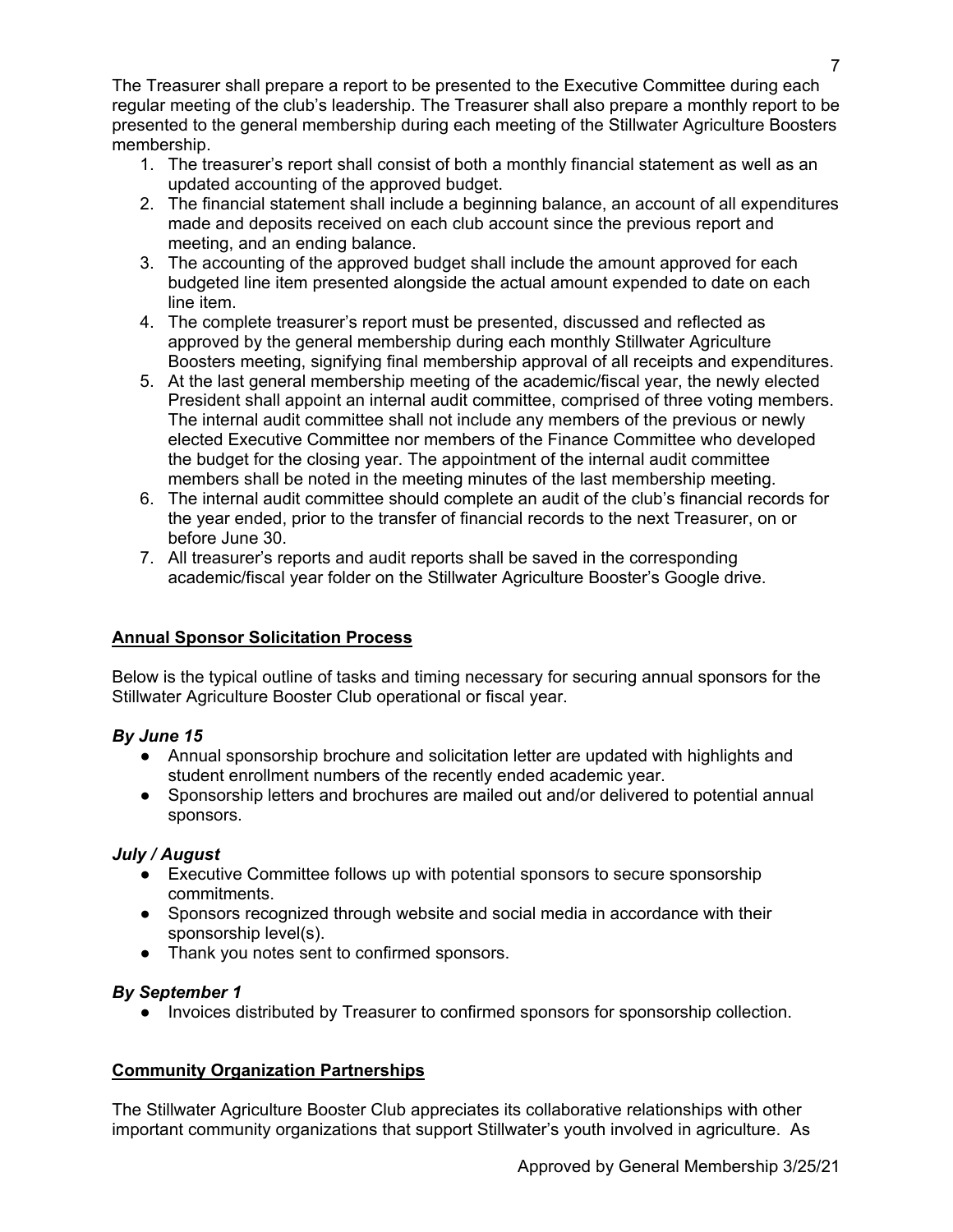such, the Stillwater Agriculture Boosters partners with these organizations as described below:

*Stillwater Sirloin Club.* The Stillwater Agriculture Booster Club annually provides \$1,500 to the Stillwater Sirloin Club to support the Sirloin Club's efforts to raise funds for the purchase of animals belonging to Stillwater 4-H and FFA students during the premium sale of the Payne County Spring Livestock Show. The Stillwater Sirloin Club is committed to helping each Stillwater student who makes the premium sale earn \$1,000 for their project animal.

**Payne County Livestock Show Committee.** In accordance with the understanding across all Payne County communities and booster clubs, the Stillwater Agriculture Boosters annually pays a stipend in an amount ranging from \$300-\$400 to the Payne County Livestock Show Committee to assist with funding the spring Payne County Livestock Show and premium sale.

**Stillwater FFA Alumni and Supporters Chapter.** The Stillwater Agriculture Booster Club annually provides a minimum of \$1,000 to support the Stillwater FFA State Degree Scholarship for graduating seniors, which will be administered through Stillwater FFA Alumni and Supporters beginning in 2021-2022. As Stillwater FFA Alumni and Supporters assume the responsibility for securing the funds to support scholarships for Stillwater FFA's graduating seniors, the Stillwater Agriculture Boosters Executive Committee will collaborate with the Executive Committee of Stillwater FFA Alumni and Supporters to ensure that area businesses and other entities are not over-solicited and that communication is clear in attempts to secure their best support of Stillwater FFA and 4-H students.

# **Dinner & Auction Planning Timeline & Responsibilities**

Below is the general outline of tasks and timing necessary for planning the annual Stillwater Agriculture Booster Club Dinner and Auction, held each year in late January/early February (preferred date - between February 1 and February 15).

# *By September 1*

- Executive Committee reviews and updates contact list of past/potential auction item donors.
- Executive Committee reviews and updates contact list of past/potential major buyers (buyers over \$100 and local show award buyers).
- Executive Committee appoints committee chairs for Marketing & Communications Committee, Meal Committee, Auction Item Solicitation Committee and Auction Operations Committee with the leadership of the President-Elect, who leads the auction and meal planning process.
- Committee chairs begin soliciting volunteers for their committees.

# *By October 1*

- Meet with committees to develop recommendations and make critical decisions about auction format (online, live, or hybrid), meal (menu & needs) & marketing/communications (resources needed or to use, design needs, etc.).
- Have Auction Item Solicitation Committee review and add to the list of potential auction item donors and develop a plan for solicitation of items.

#### *By November 1*

- Have Meal Committee identify possibilities for in-kind donations for meal items and coordinate with Auction Item Solicitation Committee on donors to not double-solicit.
- Begin soliciting in-kind donations for meal and auction items.
- Identify possible donors for publicity (i.e., printing donors, etc.) and arrange spots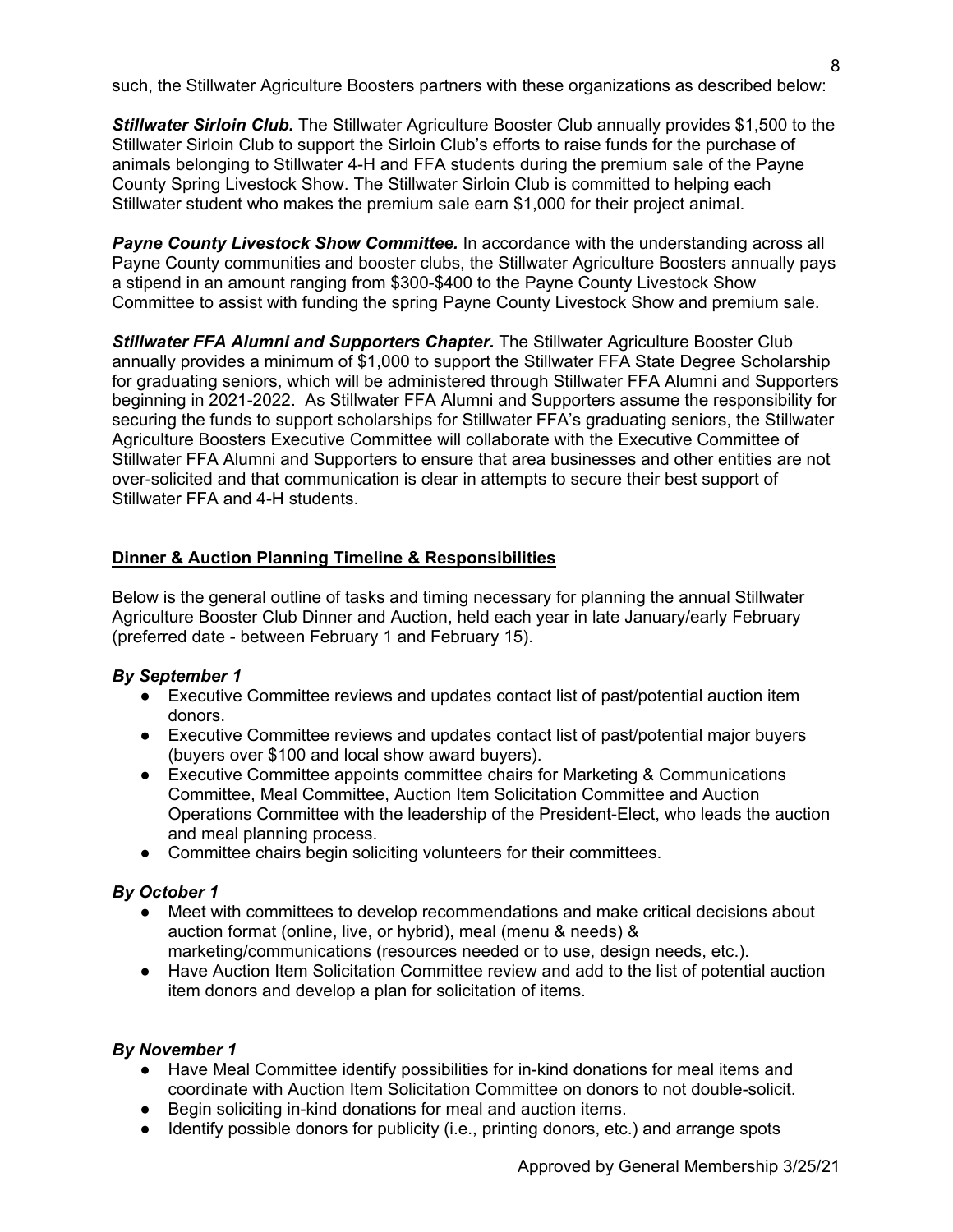through Stillwater Radio.

# *By November 15*

- Have postcard invitation for VIP guests/major buyers, e-vite graphic (JPG file), poster/flyer and tickets designed.
- Compile invitation list with addresses of VIP guests/buyers and email addresses of previous buyers

# *By December 1*

- Get invitations and posters/flyers printed.
- Send out notification to all members, parents, 4-H leaders and ag teachers about involvement requests for 4-H and FFA members. 4-H & FFA members are asked to provide a handmade/homemade item valued at \$25 or more OR to provide 25 servings of a dessert.
- Have Auction Operations Committee develop a no-cost/low-cost plan for venue setup and decorations.
- Solicit members of Stillwater 4-H and FFA for invocation, student comments and talent during meal.

# *By December 15*

- Distribute both electronic and print marketing pieces through appropriate channels. Have the marketing and communications committee share their complete communications plan with the general membership at the December membership meeting.
- Send email event invitation/save-the-date to all previous year's buyers and to all parents.
- Hang flyers/posters at area businesses.
- Mail or hand-deliver invitations and tickets to VIP guests/major buyers (to legislators, school administrators, school board, Oklahoma Agricultural Education administrators, OSU administrators and extension educators).
- Send e-vite graphic to ag teachers, 4-H leaders & Booster Club members for forwarding to members/parents (may be used on social media).

#### *By January 1*

- Outline process for preparation and serving of meal, including specific volunteer responsibilities and needs (meal item prep volunteers, meat cutters, kitchen runners for restocking, beverage prep, drink refill lead, kitchen clean-up, etc.)
- Outline process for operating the auction, including specific volunteer responsibilities and needs (i.e., decorating, door greeters, ticket takers/checkers, clean-up, assistance with clerking, etc.).
- Create Sign-up Genius for different volunteer needs on the day before and day of the auction.
- Create Sign-up Genius for soliciting desserts from parents.
- Create auction item online entry form.
- Send out reminder notification of donation requests to all members, parents, 4-H leaders and ag teachers about involvement requests for 4-H and FFA members and about scheduled auction item drop-off times; include Sign-up Genius links and link to auction item entry form.
- Submit request for specific students to sign up/be assigned to assist with specific auction roles to 4-H leaders and ag teachers (drink refills, carrying out purchased items, assisting with showcasing live auction items, staffing children's play area, etc.).

# *By January 15*

• Complete final check with each auction and meal committee to determine any final needs and work with Executive Committee to secure any necessary purchases.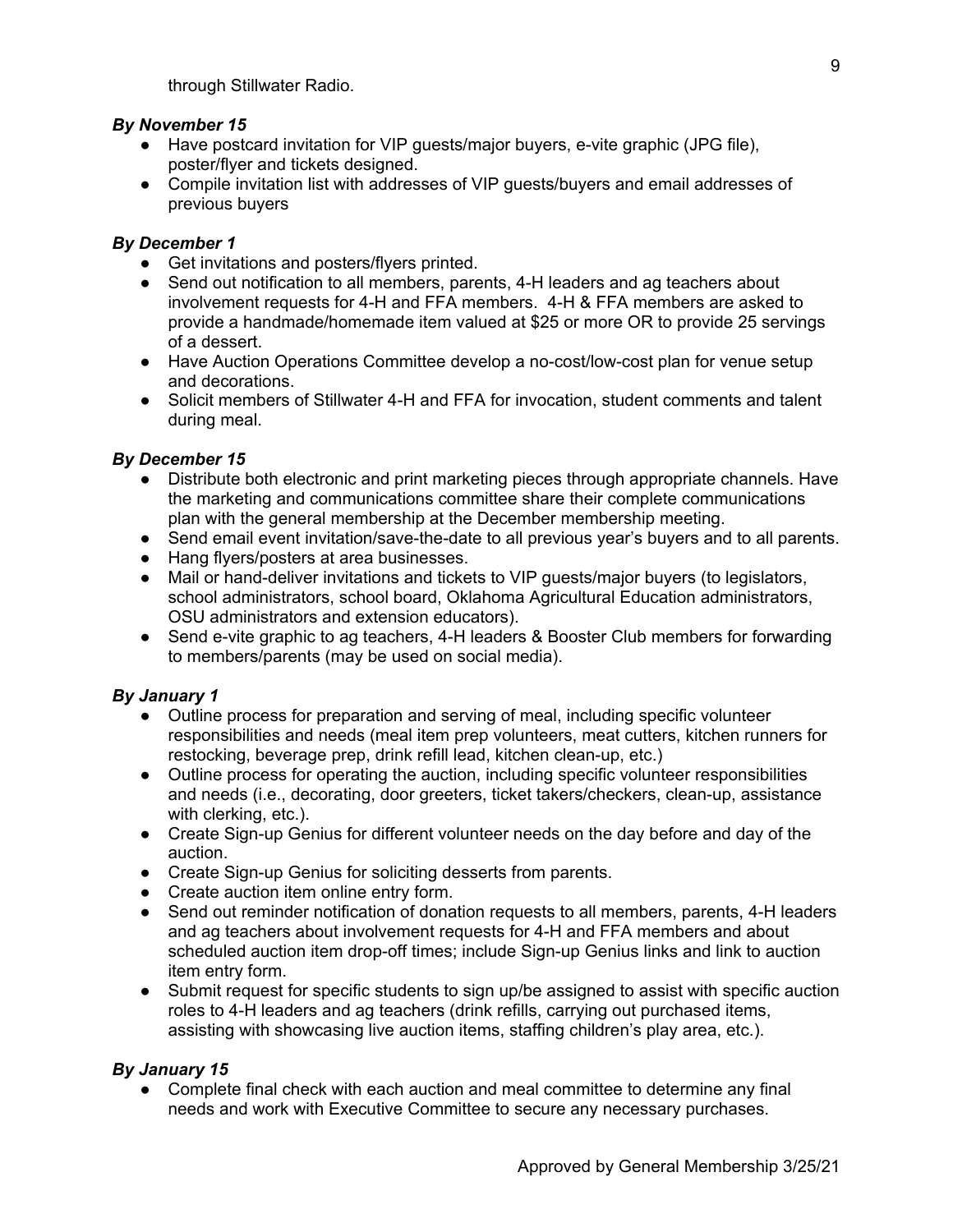# *By February 1*

- Have all auction items collected and any online auction items entered into the selected online auction platform.
- Have plan in place for setting up and decorating venue to allow for efficient and safe auction flow.
- Create and duplicate live auction bid sheets.
- Create live auction presentation.

# *By March 1*

- Send thank you notes to business who donated auction items and to buyers of items.
- Reserve facility for next auction. Facility access is needed Friday evening & all day on Saturday.
- Confirm auctioneer and auction platform for next auction. Pickens Auction & Real Estate is the usual auctioneer; he brings his own sound system. Club will need to provide 3-4 people to help with registration/clerking/ cashiering. SSC Online has been used for online auction.

# **Raffle Planning Timeline & Responsibilities**

Below is the general outline of tasks and timing necessary for planning the annual Stillwater Agriculture Booster Club raffle, held each year during the fall academic semester.

# *By July 1*

- Executive Committee appoints a Raffle Committee for the current academic/fiscal year with the leadership of the Treasurer-Elect, who chairs the Raffle Committee.
- Raffle Committee meets to determine items to be purchased or solicited for raffle fundraiser, price of raffle tickets, number of tickets to be sold and drawing date.

# *By August 1*

- Raffle Committee meets with the Executive Committee to present proposal and discuss recommendation for purchase/solicitation of raffle items.
- Raffle Committee solicits donations of raffle items and/or Executive Committee purchases raffle items.

# *By August 15*

- Raffle tickets are designed and printed.
- Raffle Committee works with Reporter to develop a low-cost/no-cost marketing plan for the raffle.
- Option for online purchase of raffle tickets is set up on Stillwater Ag Boosters website.

# *By September 1*

- Local businesses and venues are contacted to schedule raffle ticket sale dates and Sign-up Genius forms are created to solicit Booster Club members for staffing each ticket sale date and location.
- Raffle tickets are distributed to Stillwater Ag Booster members for selling individually and members are recruited for local sale dates at businesses/venues.

# *By November 15*

● Raffle drawing has been conducted and item(s) delivered to winner(s) or delivery arranged.

# **Local Show Awards & Planning Timeline**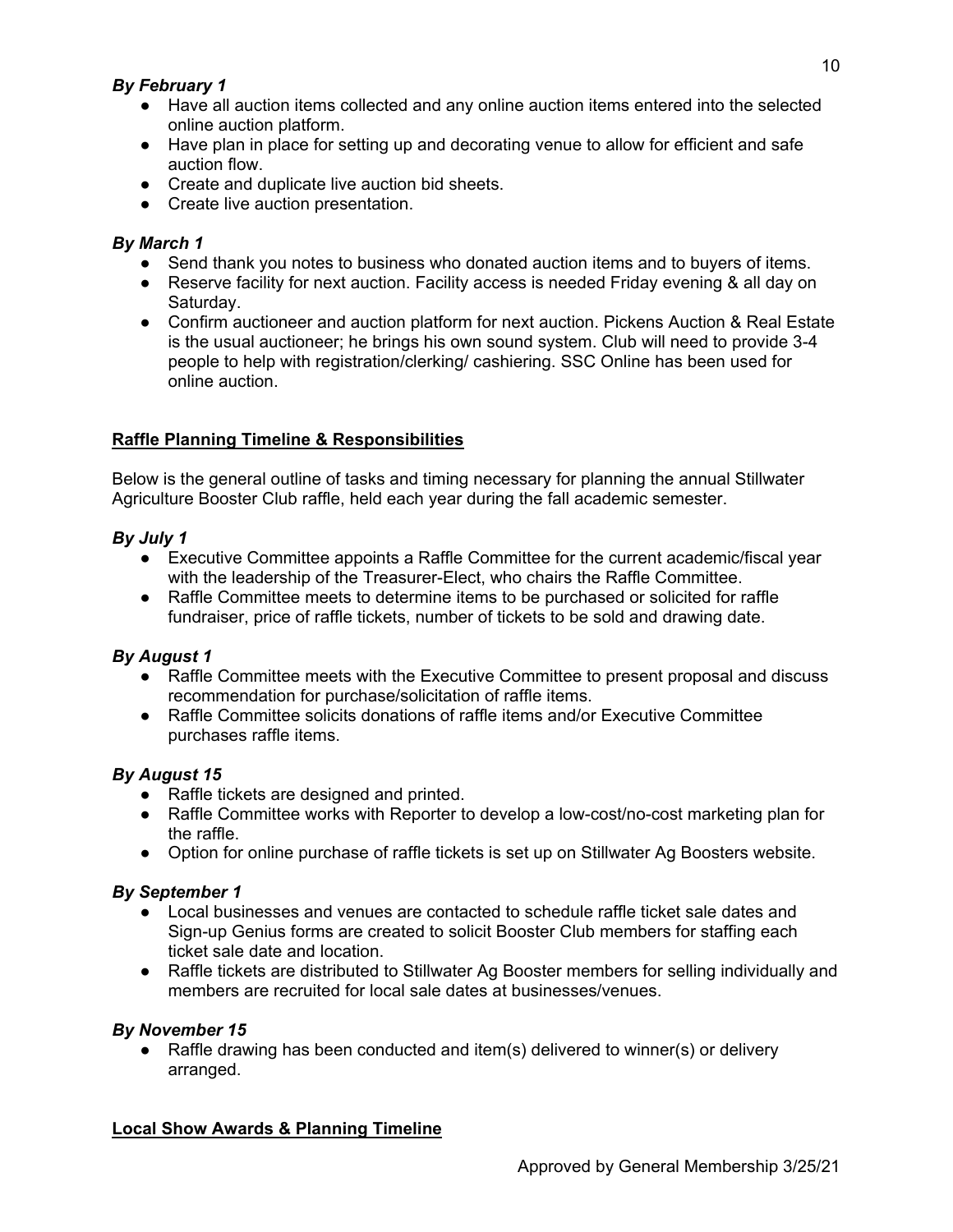Below is the general outline of tasks and timing necessary for the responsibilities of the Stillwater Agriculture Booster Club in supporting the production of the annual Stillwater Local Livestock Show, hosted each year in February by the Stillwater FFA Chapter.

# *By August 1*

- Executive Committee appoints a Student Awards Committee for the current academic/fiscal year with the leadership of the Reporter, who chairs the Student Awards Committee.
- Student Awards Committee meets and begins research and consideration of options for the local livestock show awards that fit within the approved budget of the Stillwater Ag Booster Club. Booster club expenditures on local show awards shall not exceed the amount approved by the general membership.

Champion showmanship – 12 qty. Reserve Champion showmanship – 12 qty. Species Grand Champions – 10 qty. Species Reserve Champions – 10 qty. Breed Champions - ~45 qty. Breed Reserve Champions - ~45 qty Class 1st, 2nd, & 3rd place ribbons

# *By September 1*

- Student Awards Committee meets with the Executive Committee to present proposal and discuss recommendation for purchase of local show awards.
- Proposal for local show awards is presented to the general membership for discussion and possible action.

## *By November 1*

- Executive Committee should have local show awards ordered so they may be on display during the annual dinner and auction. All sponsorships of local show awards shall be facilitated through the annual auction.
- Executive Committee coordinates with ag teachers for setup of backdrop and reimbursement of the FFA Chapter for any backdrop expense.

# *By December 1*

- Executive Committee begins soliciting donations for breakfast and lunch refreshments for the local show, including but not limited to water, coffee, hot chocolate mix, sodas, donuts, chips, cheese, chili and paper products.
- Executive Committee coordinates with faculty of OSU Agricultural Communications program to secure photographers for backdrop photos in exchange for donation to the Agricultural Communicators of Tomorrow student organization.

# *By February 10*

- All breakfast and lunch donations are confirmed and secured.
- Signs designating award sponsors are printed for use in backdrop pictures.
- Signs with local show species line up and sponsor recognition are printed for hanging throughout the barn.
- Signs recognizing refreshment donors are created for posting in the refreshment/ concession area.
- Cards with award sponsor contact information are coordinated to distribute to award winners for writing of thank you notes.
- Check for stipend to judge totaling no more than \$599.00 is drafted and provided to ag teachers.
- Check for donation to ACT student organization is drafted.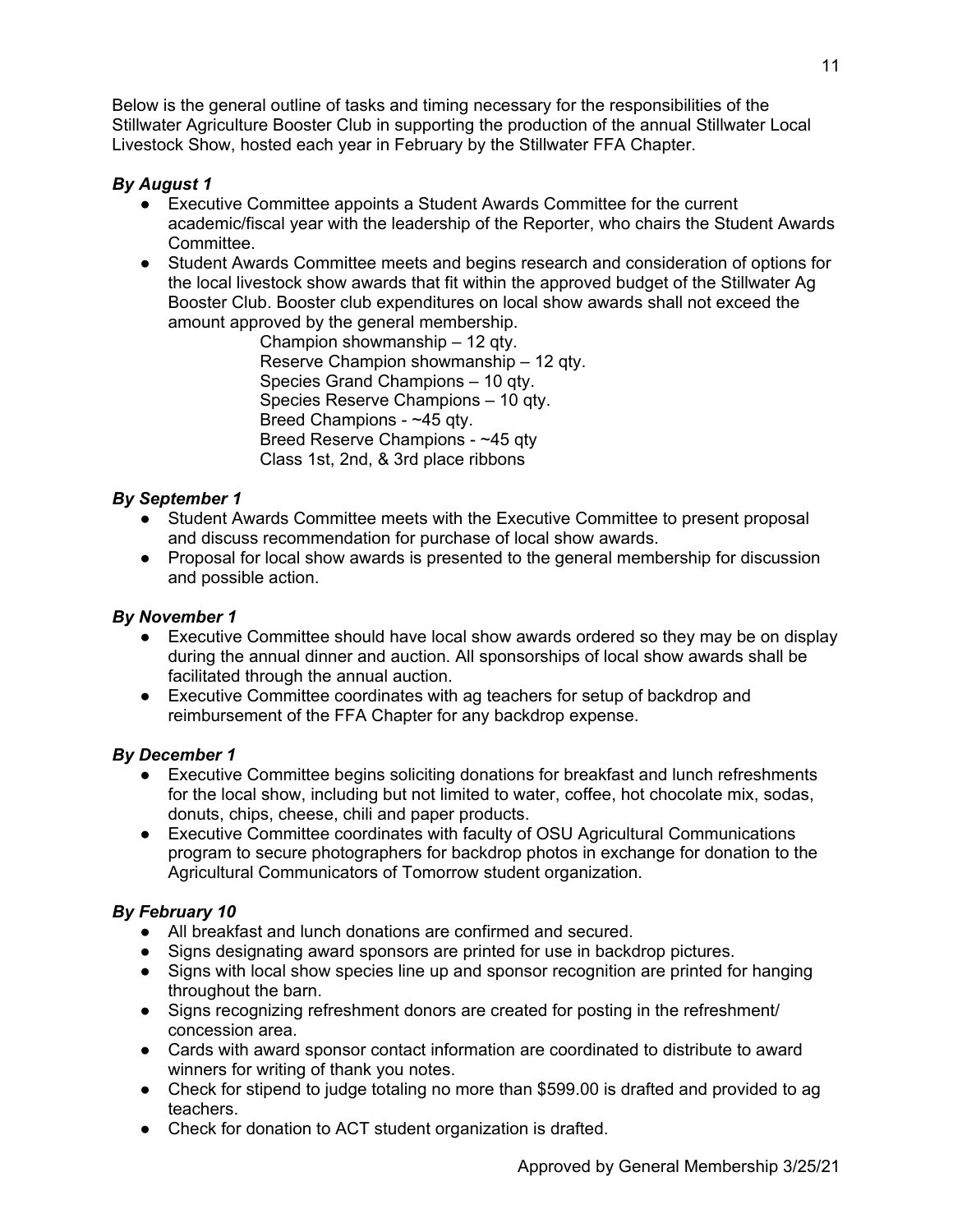# **Providing Financial Support to Programs & Students**

# *Project Premiums*

The Stillwater Agriculture Booster Club provides individual project premium support to students who participate in Supervised Agricultural Experiences (SAE) or agricultural projects and who meet the criteria listed below:

- 1. Are members of the supported student population as described in Article II, Section 1 of the Stillwater Agriculture Booster Club constitution and bylaws.
- 2. Have provided proof of a **minimum** of \$50 in total project expenditures during the current academic/fiscal year.
- 3. Have represented the Stillwater community by participating in two project-oriented presentations and/or competitions at or above the local level.
- 4. The student and parent or guardian have completed the hard copy or online version of the "Stillwater Agriculture Boosters Application for Premiums" (see copy of electronic form in Appendix) by the application deadline of April 30 of each year.

The total amount to be awarded to students in project premiums will be established by the budget approved by the membership, not to exceed 25% (+/- 3%) of the annual approved budget, including the annual \$1,500 donation paid to the Stillwater Sirloin Club.

- 1. Should available funds to meet the budget allocation not be available, the executive committee will make a recommendation of a revised budget allocation and a request for action to the general membership.
- 2. Allocated funds shall be distributed in equal amounts across all students who are determined to meet the criteria as outlined above, with the exception of students who have made the premium sale of the Payne County Spring Livestock Show. Because the Stillwater Ag Boosters annually provides \$1,500 to the Stillwater Sirloin Club toward the sale of Stillwater 4-H and FFA students' livestock projects that make the premium sale, students who have had a project animal make the premium sale and who meet the outlined criteria shall receive a project premium amount from the Stillwater Ag Boosters that is reduced by an amount equal to \$1,500 divided by the number of students as described in Article II, Section 1 who made the premium sale. For example, if 25 eligible students as described in Article II, Section 1 make the Payne County Spring Livestock Show premium sale, the project premium amount for which those students would be eligible from the Stillwater Ag Boosters would be \$60 less than the amount for students who did not make the premium sale  $(\$1,500 / 25$  students =  $\$60$ ).
- 3. No individual student shall receive project premiums totaling more than \$599 in a single calendar year, and no student shall receive more than one project premium during a given fiscal/academic year.
- 4. No student receiving a project premium from an agriculture booster club affiliated with another school district booster club shall be eligible to receive a project premium from the Stillwater Agriculture Booster Club.
- 5. The Program and Project Support Committee shall review applications to determine student fulfillment of qualifications and shall submit recommendations for support of qualified applicants to the Executive Committee during or prior to the May meeting of the Executive Committee.

# *Program Financial Support after 2020-2021*

The Stillwater Agriculture Boosters supports and encourages Stillwater Public Schools' students engaged in agricultural education and FFA and/or Payne County 4-H club activities by financially supporting the needs of the programs in which the students are involved. Our goal is to create more opportunities for greater involvement of students in the aforementioned programs.